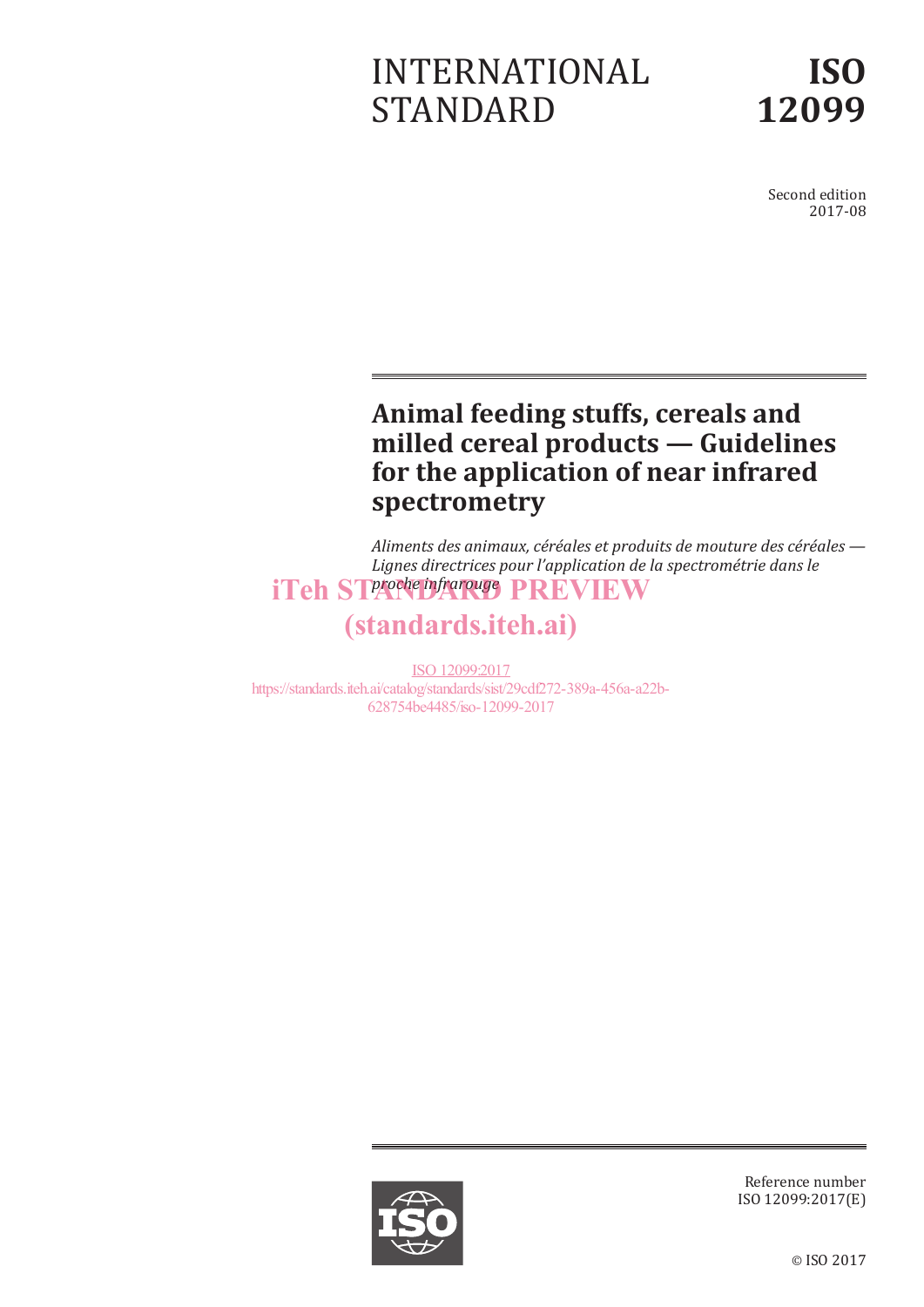# iTeh STANDARD PREVIEW (standards.iteh.ai)

ISO 12099:2017 https://standards.iteh.ai/catalog/standards/sist/29cdf272-389a-456a-a22b-628754be4485/iso-12099-2017



#### © ISO 2017, Published in Switzerland

All rights reserved. Unless otherwise specified, no part of this publication may be reproduced or utilized otherwise in any form or by any means, electronic or mechanical, including photocopying, or posting on the internet or an intranet, without prior written permission. Permission can be requested from either ISO at the address below or ISO's member body in the country of the requester.

ISO copyright office Ch. de Blandonnet 8 • CP 401 CH-1214 Vernier, Geneva, Switzerland Tel. +41 22 749 01 11 Fax +41 22 749 09 47 copyright@iso.org www.iso.org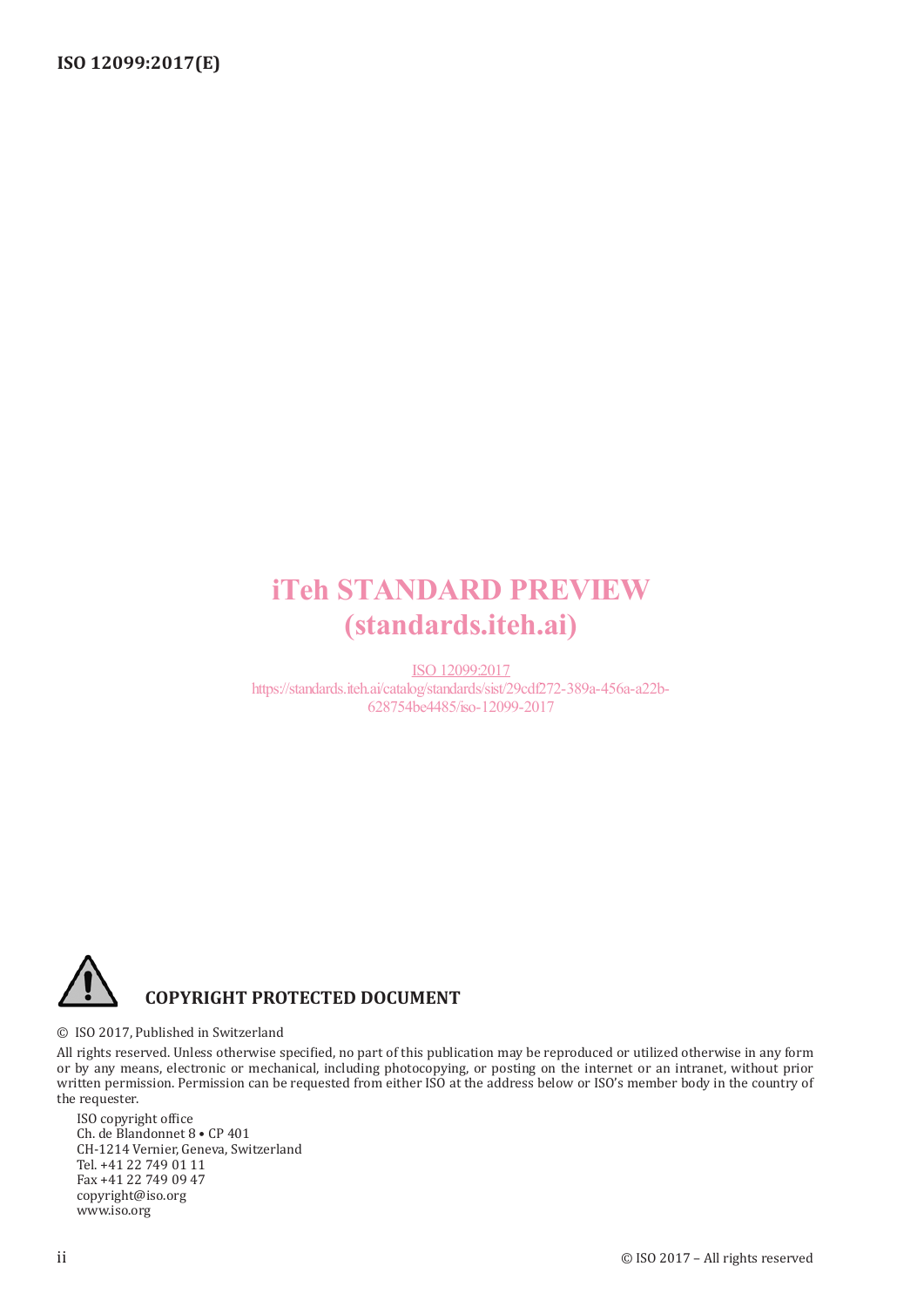Page

## **Contents**

| 1                                                                                                                                                                                                                                                                                                                       |  |
|-------------------------------------------------------------------------------------------------------------------------------------------------------------------------------------------------------------------------------------------------------------------------------------------------------------------------|--|
| 2                                                                                                                                                                                                                                                                                                                       |  |
| 3                                                                                                                                                                                                                                                                                                                       |  |
| Principle 2<br>4                                                                                                                                                                                                                                                                                                        |  |
| 5                                                                                                                                                                                                                                                                                                                       |  |
| Calibration and initial validation <b>Exercise 2</b> 2                                                                                                                                                                                                                                                                  |  |
| 6<br>6.1<br>6.2<br>6.3<br>6.4<br>6.4.1<br>6.4.2<br>6.4.3<br>6.4.4                                                                                                                                                                                                                                                       |  |
| 6.5                                                                                                                                                                                                                                                                                                                     |  |
| Statistics for performance measurement D PREVIEW 35<br>7<br>Plot the results (standards.itch.ai) 5<br>7.2<br>7.3<br>Root mean square error of prediction (SRMSEP)<br>Standard error of prediction (SRMSEP)<br>Slopehttps://standards.iteh.ai/catalog/standards/sist/29cdf272-389a-456a-a22b-<br>10<br>7.4<br>7.5<br>7.6 |  |
| 8                                                                                                                                                                                                                                                                                                                       |  |
| 9<br>9.1<br>9.2<br>9.3                                                                                                                                                                                                                                                                                                  |  |
| 10                                                                                                                                                                                                                                                                                                                      |  |
| 10.2<br>10.3                                                                                                                                                                                                                                                                                                            |  |
| 11<br>11.1<br>11.2                                                                                                                                                                                                                                                                                                      |  |
| 12<br>12.1<br>12.2<br>12.3<br>12.4                                                                                                                                                                                                                                                                                      |  |
| 13                                                                                                                                                                                                                                                                                                                      |  |
| Annex A (informative) Guidelines for specific NIR standards <b>Anno 2018</b> 16                                                                                                                                                                                                                                         |  |
|                                                                                                                                                                                                                                                                                                                         |  |
| Annex C (informative) Supplementary terms and definitions <b>Entire 2018</b> 23                                                                                                                                                                                                                                         |  |
|                                                                                                                                                                                                                                                                                                                         |  |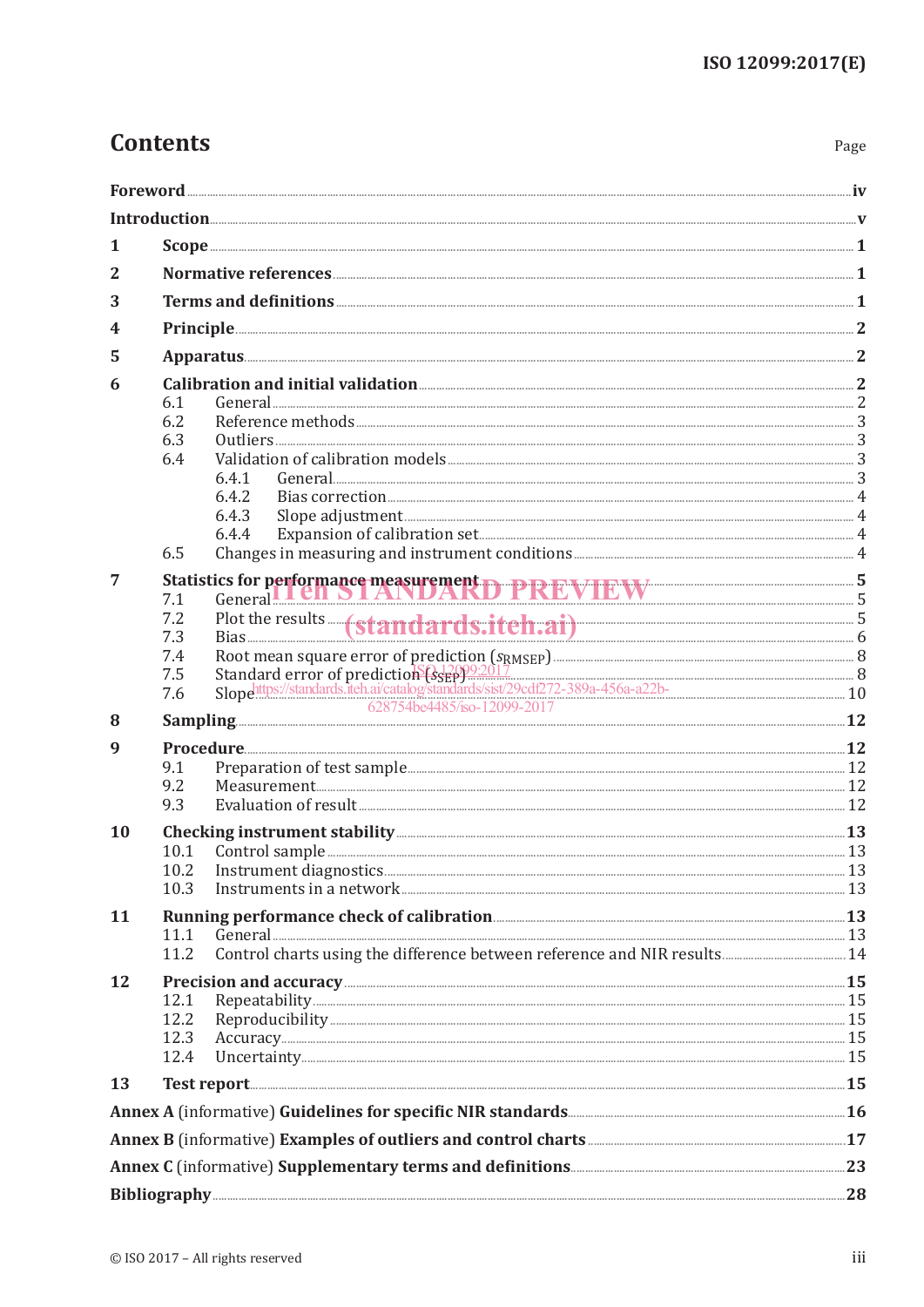## **Foreword**

ISO (the International Organization for Standardization) is a worldwide federation of national standards bodies (ISO member bodies). The work of preparing International Standards is normally carried out through ISO technical committees. Each member body interested in a subject for which a technical committee has been established has the right to be represented on that committee. International organizations, governmental and non-governmental, in liaison with ISO, also take part in the work. ISO collaborates closely with the International Electrotechnical Commission (IEC) on all matters of electrotechnical standardization.

The procedures used to develop this document and those intended for its further maintenance are described in the ISO/IEC Directives, Part 1. In particular the different approval criteria needed for the different types of ISO documents should be noted. This document was drafted in accordance with the editorial rules of the ISO/IEC Directives, Part 2 (see www.iso.org/directives).

Attention is drawn to the possibility that some of the elements of this document may be the subject of patent rights. ISO shall not be held responsible for identifying any or all such patent rights. Details of any patent rights identified during the development of the document will be in the Introduction and/or on the ISO list of patent declarations received (see www.iso.org/patents).

Any trade name used in this document is information given for the convenience of users and does not constitute an endorsement.

For an explanation on the voluntary nature of standards, the meaning of ISO specific terms and expressions related to conformity assessment, as well as information about ISO's adherence to the<br>World Trade Organization (WTO) principles in the Technical Barriers to Trade (TBT) see the following World Trade Organization (WTO) principles in the Technical Barriers to Trade (TBT) see the following URL: <u>www.iso.org/iso/foreword.html</u>. (standards.iteh.ai)

This document was prepared by Technical Committee ISO/TC 34, *Food products*, Subcommittee SC 10, *Animal feeding stuffs*. ISO 12099:2017

https://standards.iteh.ai/catalog/standards/sist/29cdf272-389a-456a-a22b-

This second edition cancels and replaces the first edition (ISO9-2099:2010), which has been technically revised.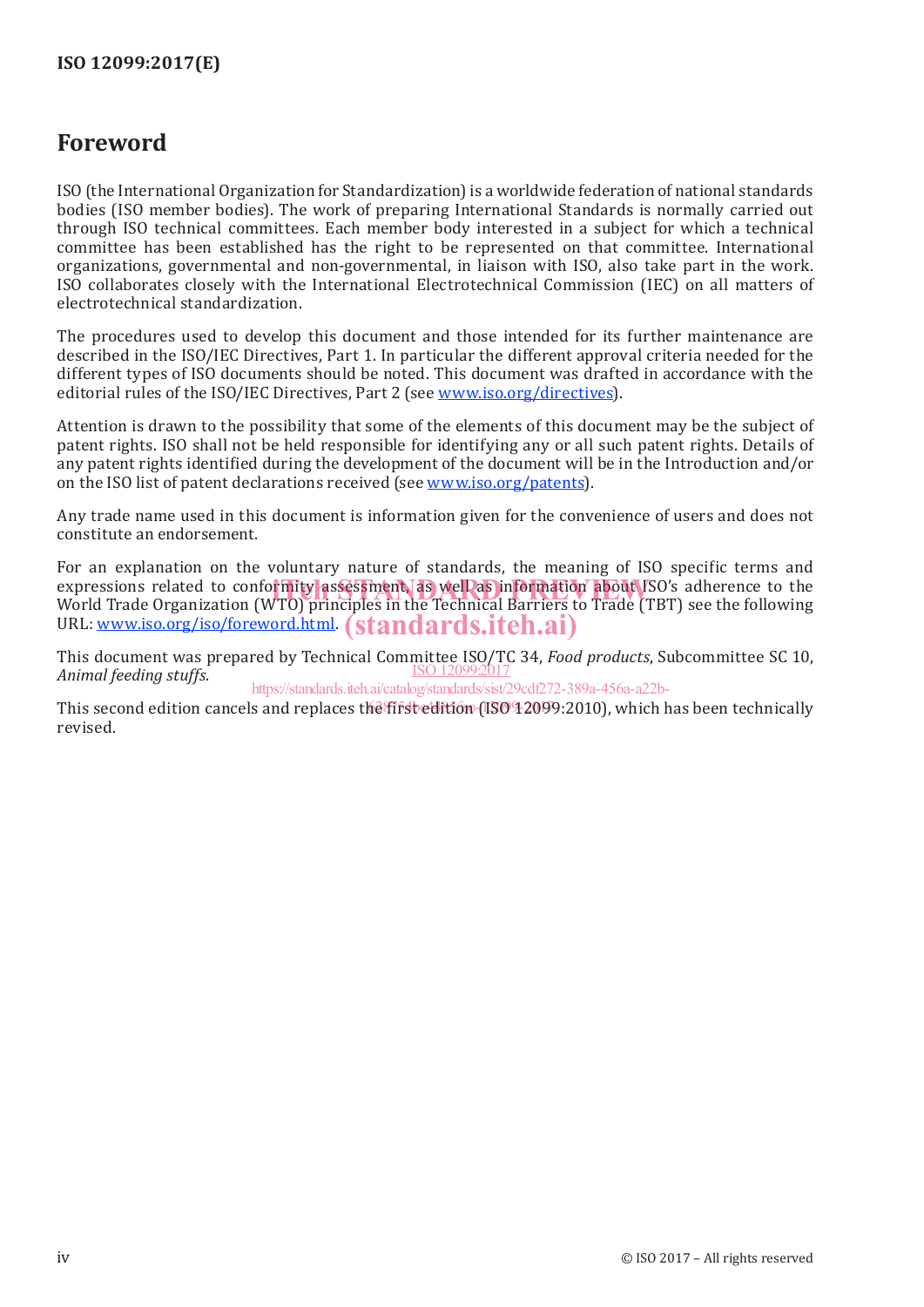## **Introduction**

This document has been drafted using, as a basis, ISO 21543 | IDF 201, which was prepared by Technical Committee ISO/TC 34, *Food products*, Subcommittee SC 5, *Milk and milk products*, and the International Dairy Federation (IDF).

# iTeh STANDARD PREVIEW (standards.iteh.ai)

ISO 12099:2017 https://standards.iteh.ai/catalog/standards/sist/29cdf272-389a-456a-a22b-628754be4485/iso-12099-2017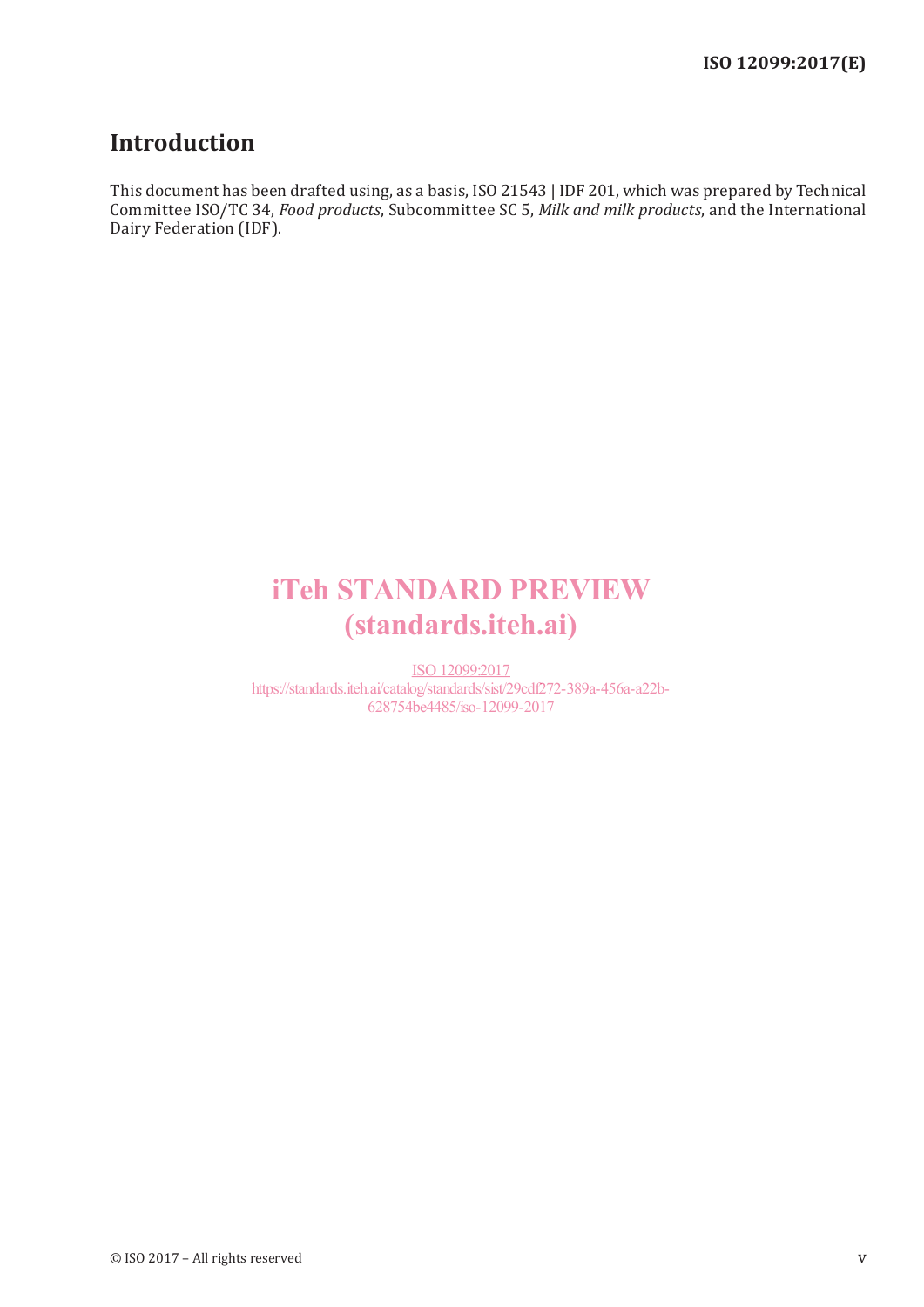# iTeh STANDARD PREVIEW (standards.iteh.ai)

ISO 12099:2017 https://standards.iteh.ai/catalog/standards/sist/29cdf272-389a-456a-a22b-628754be4485/iso-12099-2017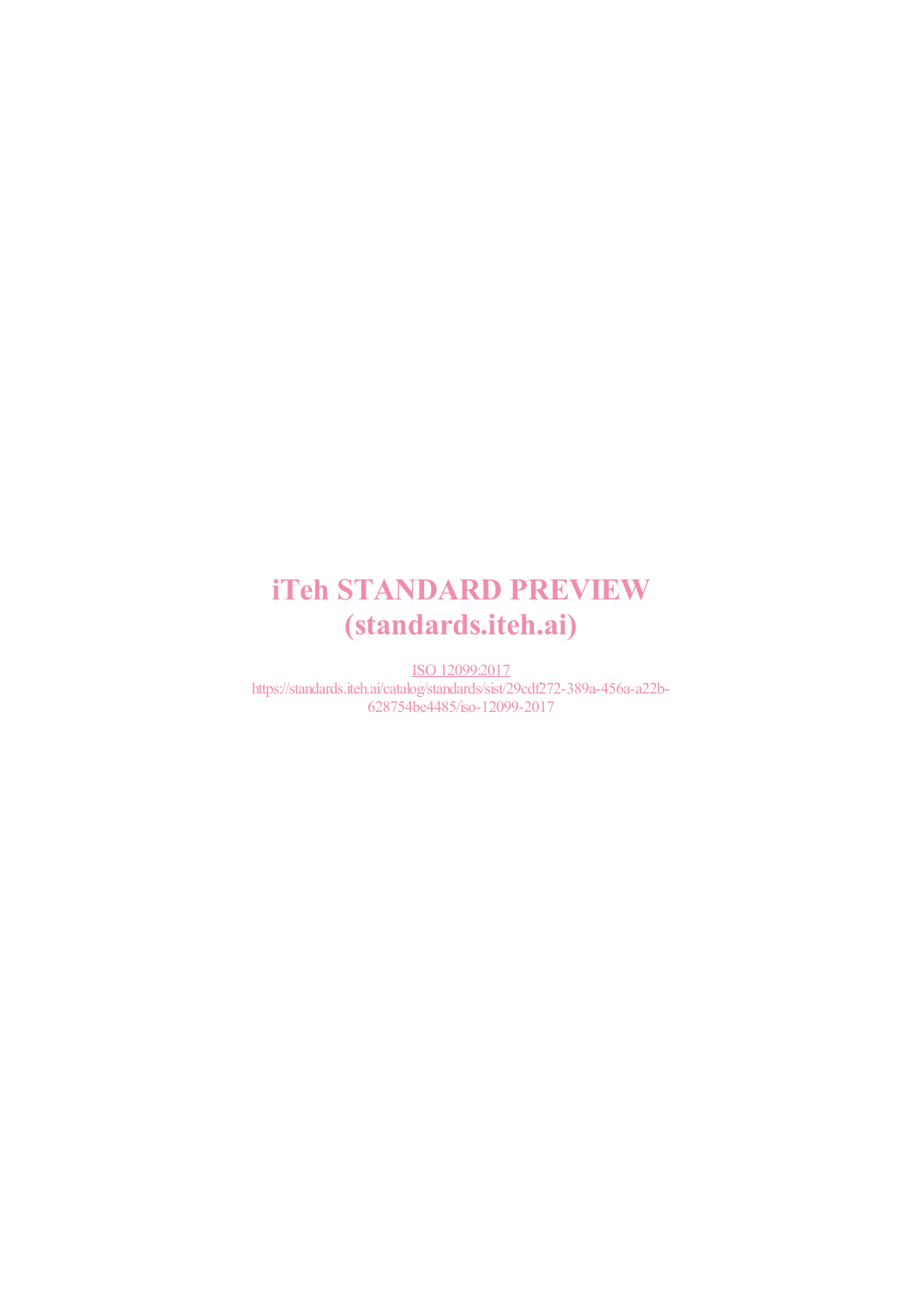## **Animal feeding stuffs, cereals and milled cereal products — Guidelines for the application of near infrared spectrometry**

## **1 Scope**

This document gives guidelines for the determination by near infrared spectroscopy of constituents such as moisture, fat, protein, starch and crude fibre and parameters such as digestibility in animal feeding stuffs, cereals and milled cereal products.

The determinations are based on spectrometric measurement in the near infrared spectral region.

## **2 Normative references**

There are no normative references in this document.

## **3 Terms and definitions**

For the purposes of this document, the following terms and definitions apply.

ISO and IEC maintain terminolo**gical databases for use in stand**ardization at the following addresses:

628754be4485/iso-12099-2017

- IEC Electropedia: available at <u>http://www.electropedia.org/</u>
- ISO Online bro<del>wsing platform: available at http://www.iso.org/obp</del>a22b-

#### **3.1**

## **near infrared instrument**

#### **NIR instrument**

apparatus which, when used under the conditions defined in this document, predicts *constituent contents* (3.3) and *technological parameters* (3.4) in *animal feeding stuffs* (3.2), cereals and milled cereal products through relationships to absorptions in the near infrared range

#### **3.2**

#### **animal feeding stuffs**

substance or product, including additives, whether processed, partially processed or unprocessed, intended to be used for oral feeding to animals

EXAMPLE Raw materials, fodder, meat and bone meal, mixed feed and other end products, pet food, etc.

#### **3.3**

#### **constituent content**

mass fraction of substances determined using the appropriate, standardized or validated chemical method

Note 1 to entry: The mass fraction is often expressed as a percentage.

Note 2 to entry: For examples of appropriate methods, see References [1] to [12].

EXAMPLE Moisture, fat, protein, crude fibre, neutral detergent fibre and acid detergent fibre.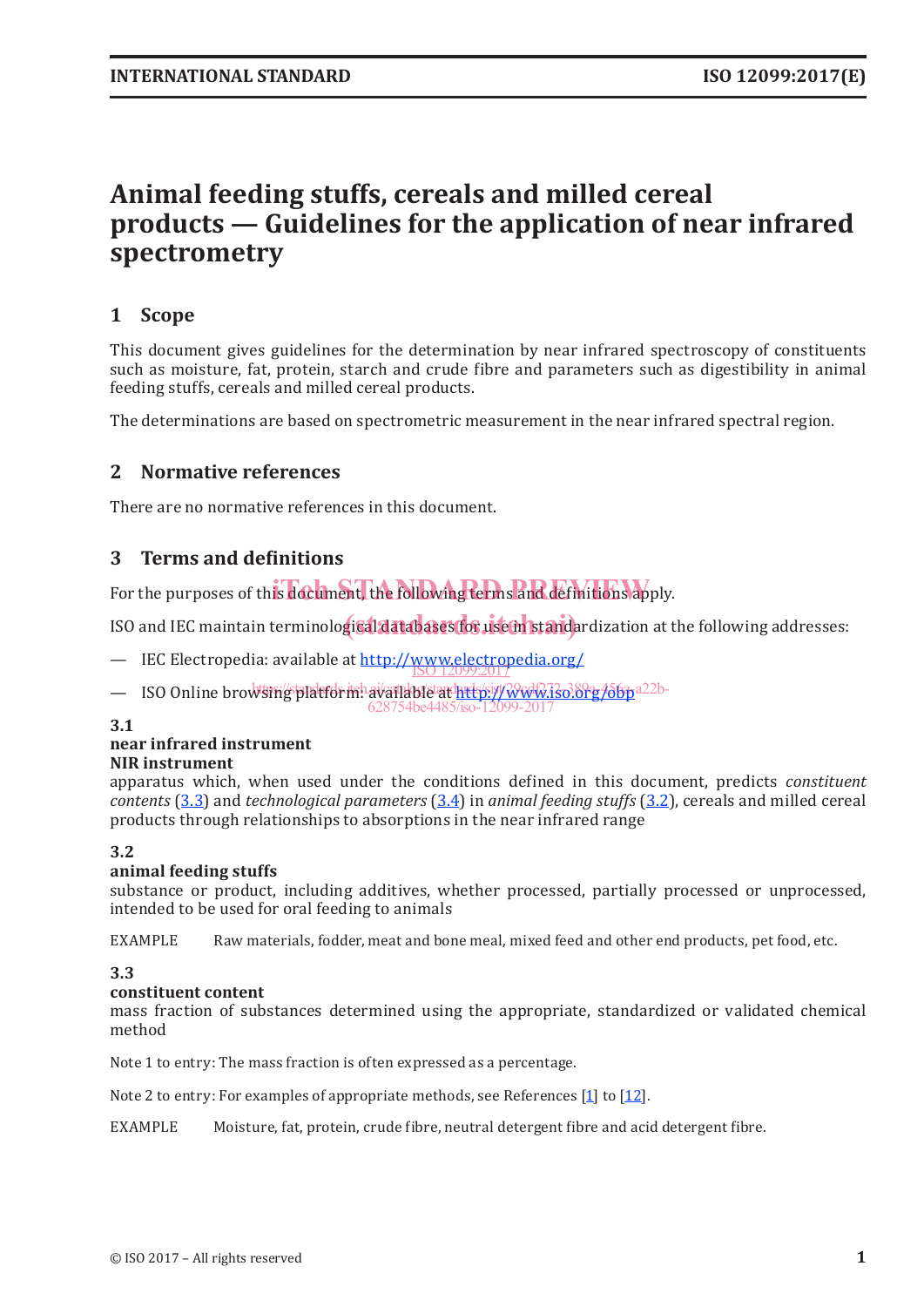### **3.4**

#### **technological parameter**

property or functionality of *animal feeding stuffs* (3.2), cereals and milled cereal products that can be determined using the appropriate, standardized or validated method(s)

Note 1 to entry: It is possible to develop and validate NIR methods for other parameters and sample types than listed above, as long as the procedure from this document is observed. The measuring units of the parameters determined follow the units used in the reference methods.

EXAMPLE Digestibility.

## **4 Principle**

Spectral data in the near infrared region are collected and transformed to constituent or parameter concentrations by calibration models developed on representative samples of the products concerned.

## **5 Apparatus**

#### **5.1 Near infrared instruments**.

Instruments based on diffuse reflectance or transmittance measurement covering the near infrared wavelength region of 770 nm to 2 500 nm (12 900 cm−1 to 4 000 cm−1) or segments of this or at selected wavelengths or wavenumbers. The optical principle may be dispersive (e.g. grating monochromators), interferometric or non-thermal (e.g. light emitting diodes, laser diodes and lasers). The instrument<br>should be provided with a diagnostic test system for testing photometric noise and reproducibility. should be provided with a diagnostic test system for testing photometric noise and reproducibility,<br>wavelength/wavenumber accuracy (and wavelength/wavenumber precision (for scanning wavelength/wavenumber accuracy and wavelength/wavenumber precision (for scanning precision), spectrophotometers).

The instrument should measure a sufficiently  $\frac{12000,2017}{1200}$  volume or surface to eliminate any significant influence of inhomogeneity derived from chemical composition or physical properties of the test sample. The sample path length (sample thickness) in transmittance measurements should be optimized according to the manufacturer's recommendation with respect to signal intensity for obtaining linearity and maximum signal/noise ratio.

**5.2 Appropriate milling or grinding device**, for preparing the sample (if needed).

NOTE Changes in grinding or milling conditions can influence NIR measurements due, for example, to heating which can drive off volatile components such as water.

## **6 Calibration and initial validation**

#### **6.1 General**

The instrument shall be calibrated before use. Calibration involves the comparison with a reference and adjustment processes to the instrument. Because a number of different calibration systems can be applied with NIR instruments, no specific procedure can be given for calibration.

For an explanation of methods for calibration development, see Reference [16] and the respective manufacturer's manual. For the validation, it is important to have a sufficient number of representative samples, covering variations such as the following:

- a) combinations and composition ranges of major and minor sample components;
- b) seasonal, geographic and genetic effects on forages, feed raw material and cereals;
- c) processing techniques and conditions;
- d) storage conditions;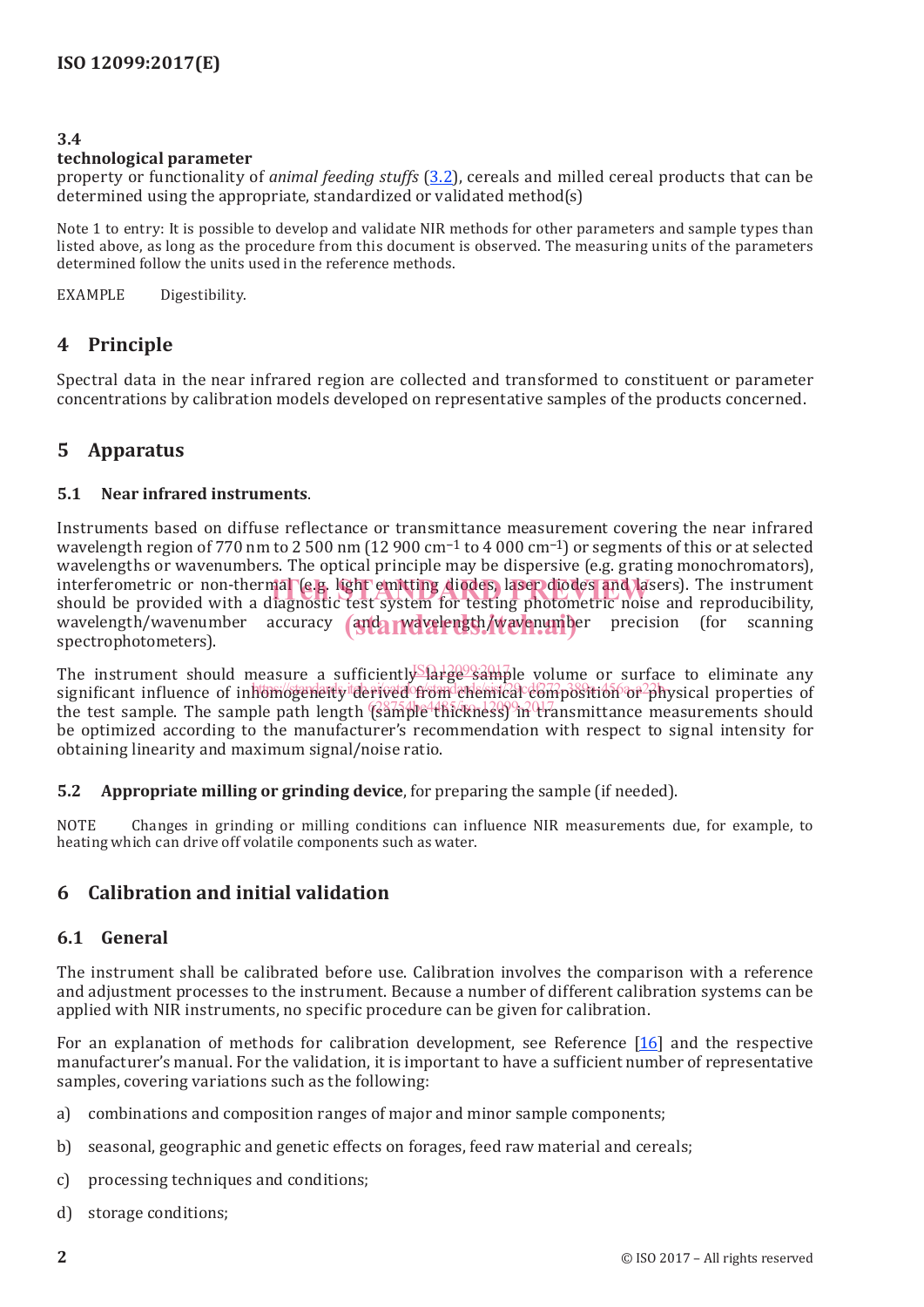- e) sample and instrument temperature;
- f) instrument variations (i.e. differences between instruments).

NOTE For a solid validation, at least 20 samples are needed.

### **6.2 Reference methods**

Internationally accepted reference methods for determination of moisture, fat, protein and other constituents and parameters should be used. See References [1] to [12] for examples.

The reference method used for calibration should be in statistical control. It is essential to know the precision of the reference method.

Where possible, references that provide measurement traceability to the SI (International system of units), such as certified reference materials, should be used.

#### **6.3 Outliers**

In many situations, statistical outliers are observed during calibration and validation. Outliers may be related to NIR data (spectral outliers, hereafter referred to as "x-outliers") or errors in reference data or samples with a different relationship between reference data and NIR data (hereafter referred to as "y-outliers"); see  $Figures B.1$  to  $B.5$  for examples.

For the purpose of validation, samples are not to be regarded as outliers if they fulfil the following conditions: iTeh STANDARD PREVIEW

- a) if they are within the working range of the constituents/parameters in the calibration(s);
- b) if they are within the spectral variation of the calibration samples, as, for example, estimated by ment in the speed of the set of the set of the set of the set of the set of the set of the set of the set of the set of the set of the set of the set of the set of the set of the set of the set of the set of the set of the https://standards.iteh.ai/catalog/standards/sist/29cdf272-389a-456a-a22b-
- c) if the spectral residual is below all inited of the calibration process;
- d) if the prediction residual is below a limit defined by the calibration process.

If a sample appears as an outlier, then it should be checked initially to see if it is an x-outlier. If it exceeds the x-outlier limits defined for the calibration, it should be removed. If it is not an x-outlier, then both the reference value and the NIR predicted value should be checked, e.g. by repeated measurements. If these confirm the original values, then the sample should not be deleted and the validation statistics should include this sample. If the repeat values show that either the original reference values or the NIR predicted ones were in error, then the new values should be used.

#### **6.4 Validation of calibration models**

#### **6.4.1 General**

Before use, calibration equations shall be validated locally on an independent test set that is representative of the sample population to be analysed. For the determination of bias, slope and for the determination of standard error of prediction (SEP, see 7.5), at least 20 samples are needed. Validation shall be carried out for each sample type, constituent/parameter, temperature and other factors known to affect or expected to have an effect the measurement. The calibration is valid only for the variations, i.e. sample types, range and temperature, used in the validation.

NOTE 1 Calibration models can only be used in the range they have been validated.

Results obtained on the independent test set are plotted, reference against NIR, and residuals against reference results, to give a visual impression of the performance of the calibration. The SEP is calculated (see  $7.5$ ) and the residual plot of data corrected for mean systematic error (bias) is examined for outliers, i.e. samples with a residual exceeding  $\pm 3$  ssep.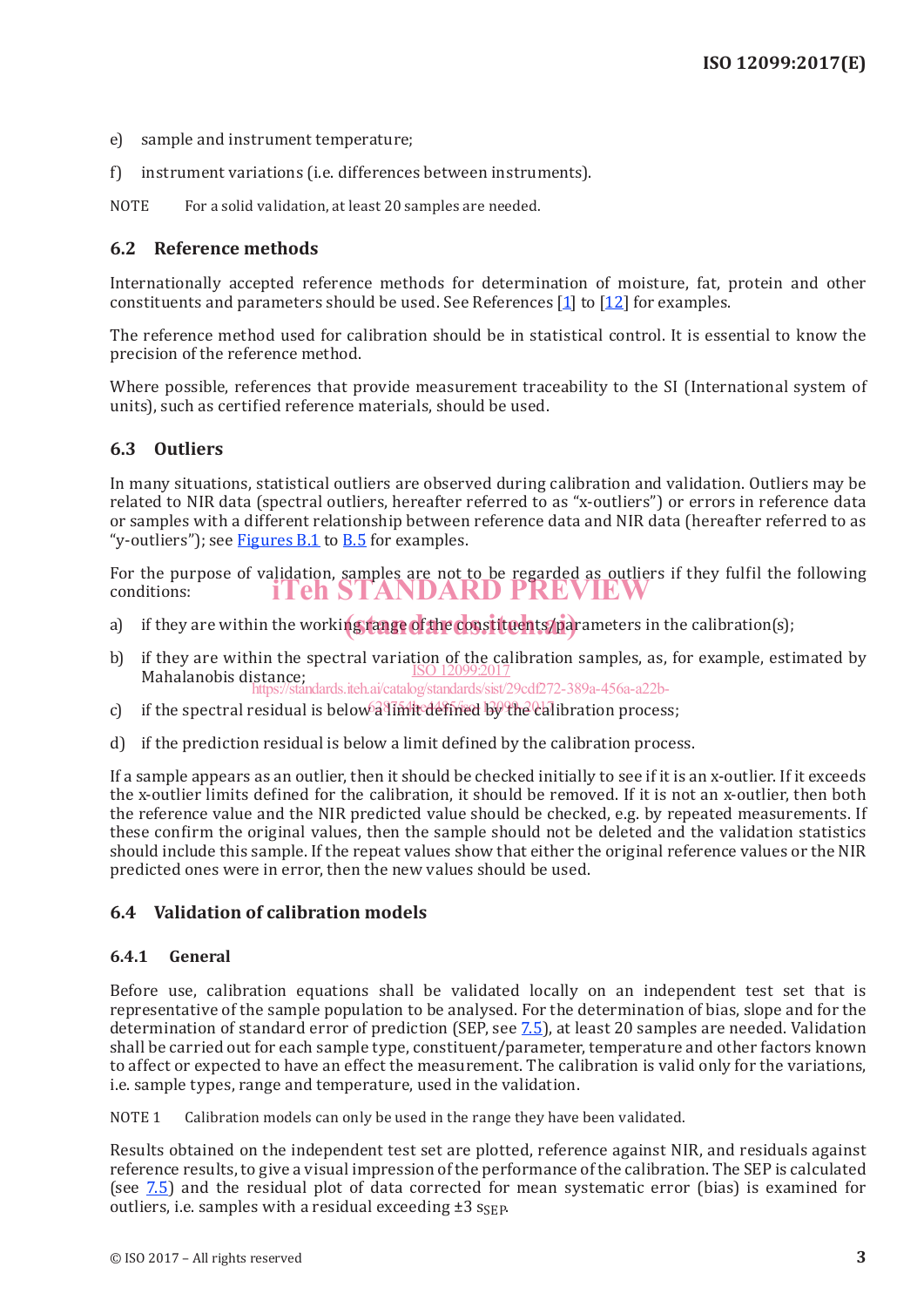If the validation process shows that the model cannot produce acceptable statistics, then it should not be used.

NOTE 2 What will be acceptable will depend, for example, on the performance of the reference method, the covered range, the purpose of the analysis, etc., and is up to the parties involved to decide.

Where available and suitable, reference materials or certified reference materials can be used as part of validation of calibration models.

The next step is to fit NIR,  $y_{NIRS}$ , and reference data,  $y_{ref}$ , by linear regression ( $y_{ref} = a + b \times y_{NIRS}$ ) to produce statistics that describe the validation results.

#### **6.4.2 Bias correction**

The data are also examined for a bias between the methods. If the difference between means of the NIR predicted and reference values is significantly different from zero, then this indicates that the calibration is biased. A bias may be removed by adjusting the constant term (see 7.3) in the calibration equation.

#### **6.4.3 Slope adjustment**

If the slope, *b*, is significantly different from 1, the calibration is skewed.

Adjusting the slope/intercept of the calibration is generally not recommended unless the calibration is applied to new types of samples or instruments. If a reinvestigation of the calibration does not detect outliers, especially outliers with high leverage, it is preferable to expand the calibration set to include the calibration set to include more samples. However, if the slope is adjusted, the calibration should then be tested on a new independent test set. (standards.iteh.ai)

#### **6.4.4 Expansion of calibration set** ISO 12099:2017

#### https://standards.iteh.ai/catalog/standards/sist/29cdf272-389a-456a-a22b-

If the accuracy of the calibration does not meet expectations) the calibration set should be expanded to include more samples or a new calibration should be made. In all cases when a new calibration is developed on an expanded calibration set, the validation process should be repeated on a new validation set. If necessary, expansion of the calibration set should be repeated until acceptable results are obtained on a validation set.

#### **6.5 Changes in measuring and instrument conditions**

Unless additional calibration is performed, a local validation of a NIR method stating the accuracy of the method can generally not be considered valid if the test conditions are changed.

For example, calibrations developed for a certain population of samples may not be valid for samples outside this population, although the analyte concentration range is unchanged. A calibration developed on grass silages from one area may not give the same accuracy on silages from another area if the genetic, growing and processing parameters are different.

Changes in the sample presentation technique or the measuring conditions, e.g. temperature, not included in the calibration set may also influence the analytical results.

Calibrations developed on a certain instrument cannot always be transferred directly to an identical instrument operating under the same principle. It may be necessary to perform bias or slope / intercept adjustments to calibration equations. In many cases, it will be necessary to standardize the two instruments against each other before calibration equations can be transferred[16]. Standardization procedures can be used to transfer calibrations between instruments of different types provided that samples are measured in the same way (reflectance, transmittance) and that the spectral region is common.

If the conditions are changed, a supplementary validation should be performed.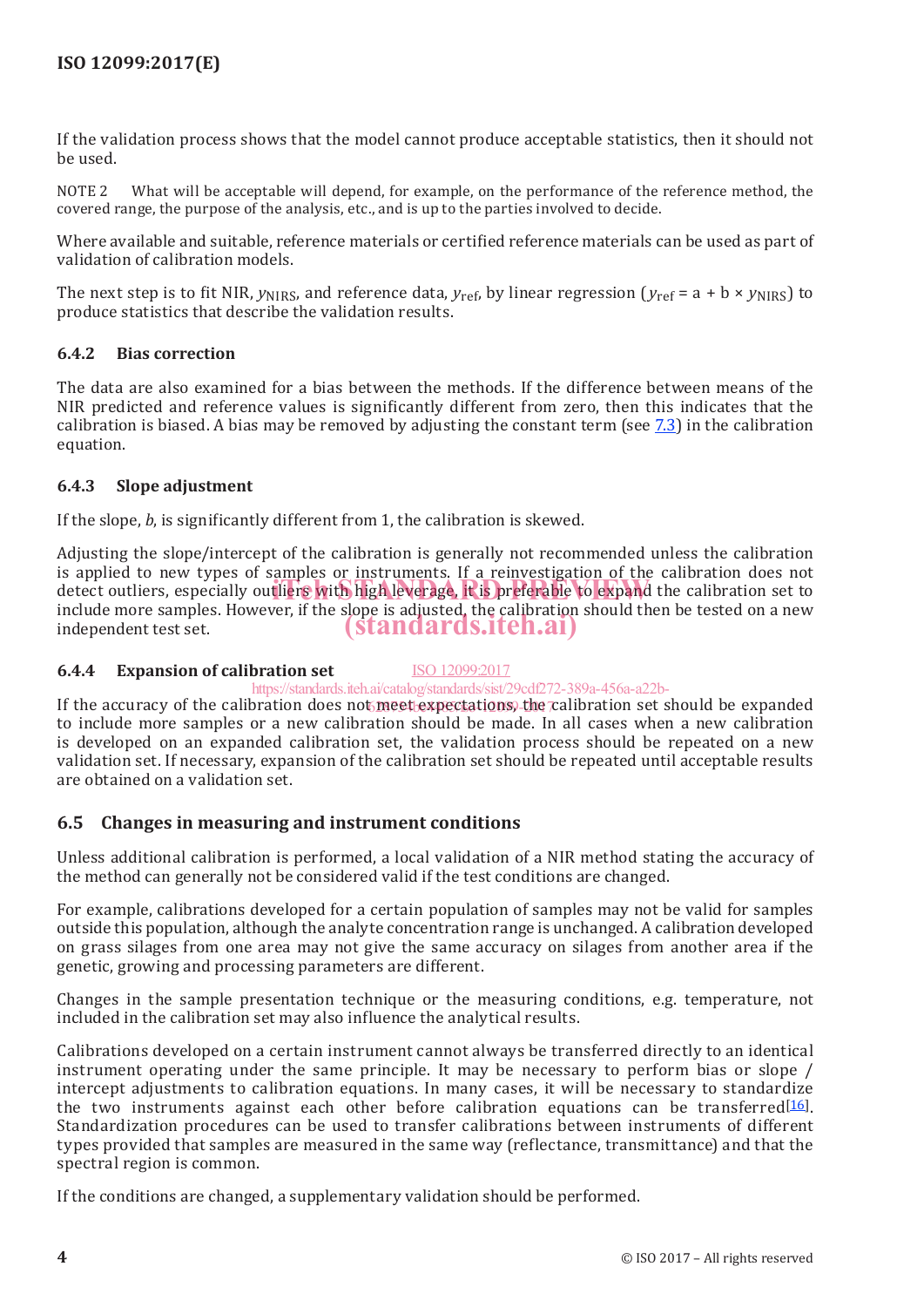The calibrations should be checked whenever any major part of the instrument (optical system, detector) has been changed or repaired.

### **7 Statistics for performance measurement**

#### **7.1 General**

The performances of a prediction model shall be determined by a set of validation samples. This set consists of samples which are independent of the calibration set. In a plant, it will be new batches; in agriculture, it will be a new crop or a new experiment location.

This set of samples shall be carefully analysed following the reference methods. The care to analyse validation samples shall be emphasized and the precision of these results is more important for the validation set than for the samples used at the calibration phase.

The number of validation samples shall be at least 20 to compute the statistics with some confidence.

The NIR protocol used for the determination of the performances of the prediction model shall be the same as that used in routine (one measurement or two measurements).

### **7.2 Plot the results**

It is important to visualize the results in plots, i.e. reference vs. predicted values or residuals vs. predicted values. iTeh STANDARD PREVIEW

The residuals are defined by **Formula**  $(1)$ :  $(31a)$ **dards.iteh.ai**)

$$
e_i = y_i - \hat{y}_i \tag{1}
$$

ISO 12099:2017 https://standards.iteh.ai/catalog/standards/sist/29cdf272-389a-456a-a22b-628754be4485/iso-12099-2017

where

 $v_i$  is the *i*<sup>th</sup> reference value ( $v_{ref}$ );

 $\hat{\textbf{y}}_i^{\phantom{\dag}}$  is the *i*<sup>th</sup> predicted value ( $\textbf{y}_{\text{NIRS}}$ ) obtained when applying the multivariate NIR model.

The way the differences are calculated will give a negative bias when the predictions are too high and a positive one when the predictions are too low compared to the reference values.

A plot of the data immediately gives an overview of the correlation, the bias, the slope and the presence of obvious outliers (see Figure 1).